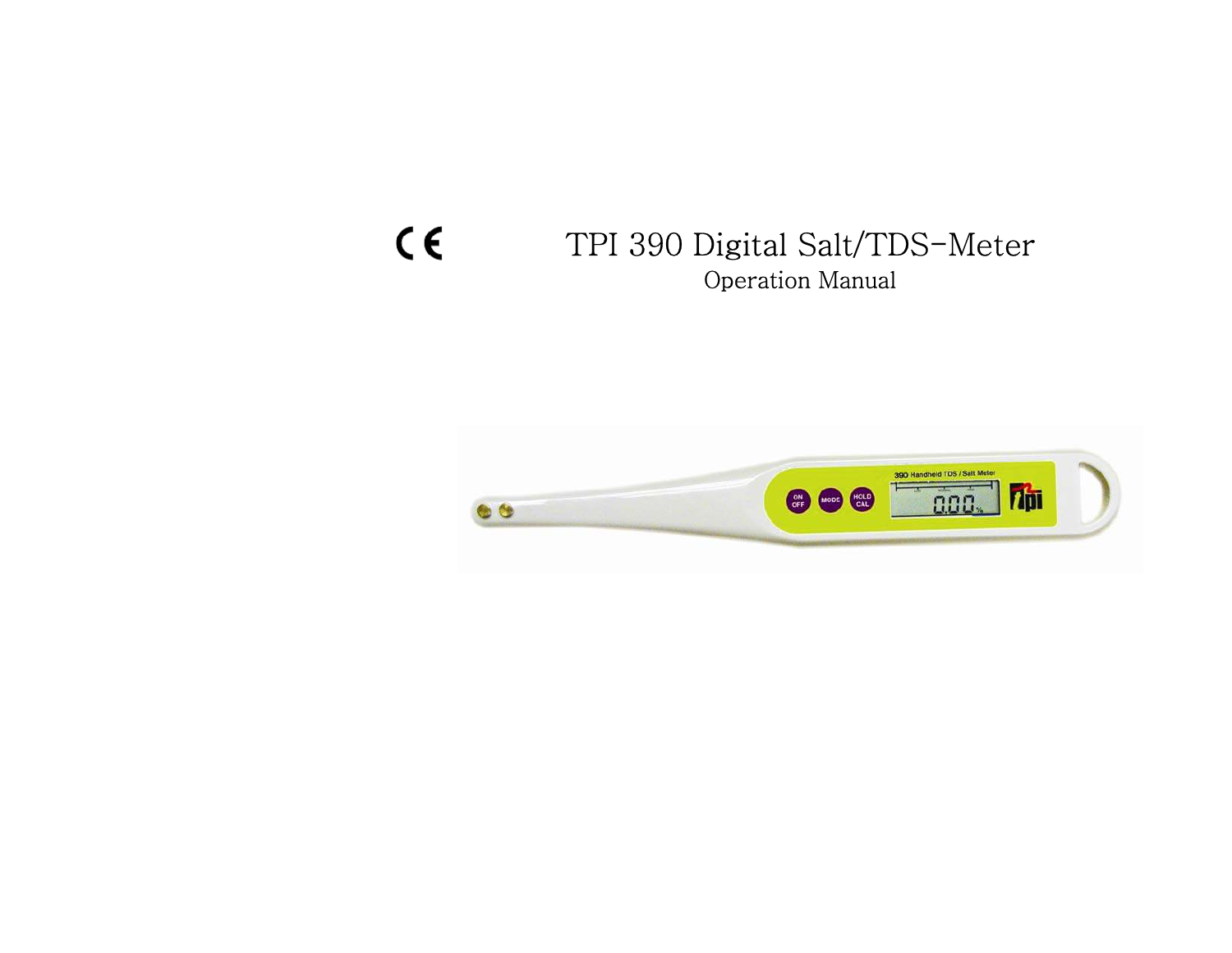### 1. Before Use

- Please carefully read the Operators Manual before using this meter.
- Clean the sensor area with a neutral detergent using a soft cloth or sponge before and after use.

#### 2. Description

- The 390 measures the concentration of dissolved NaCl/TDS in liquids.
- Simply immerse the tip into liquids to determine the NaCl/TDS content and temperature.

#### 3. Applications

- Water Test TDS levels to determine purity.
- Food Test the amount of salt in food, seafood, or processed foods.
- Health Monitor the amount of salt intake.
- Water Filtration Test for TDS to determine performance level of filtration systems.
- Pools & Spas Monitor TDS levels to prevent maintenance problems.

#### HVAC –

Test condensate water in cooling tower and humidifier reservoirs to prevent bacterial growth and drain line corrosion. Reduce water and chemical consumption in boilers and cooling towers.

- Test TDS levels in make-up water to prevent scale formation, corrosion, and embrittlement.
- Determine when to perform blowdown and add make-up water.
- Prevent contamination and corrosion of control valves, heat exchangers, and steam traps.
- Verify automated TDS controllers are functioning properly.
- Prevent low quality wet steam generation in boilers due to foaming caused by high TDS levels.

### 4. WHAT IS TDS (Total Dissolved Solids) ?

: The sum of all inorganic particulate material

- Water contains a variety of minerals and salts, such as calcium, magnesium, carbonate, chloride and nitrate etc.
- TDS is the parameter used when measuring the total sum of all these compounds in water.
- TDS is an indicator used for wastewater analysis and measuring mineral content of water.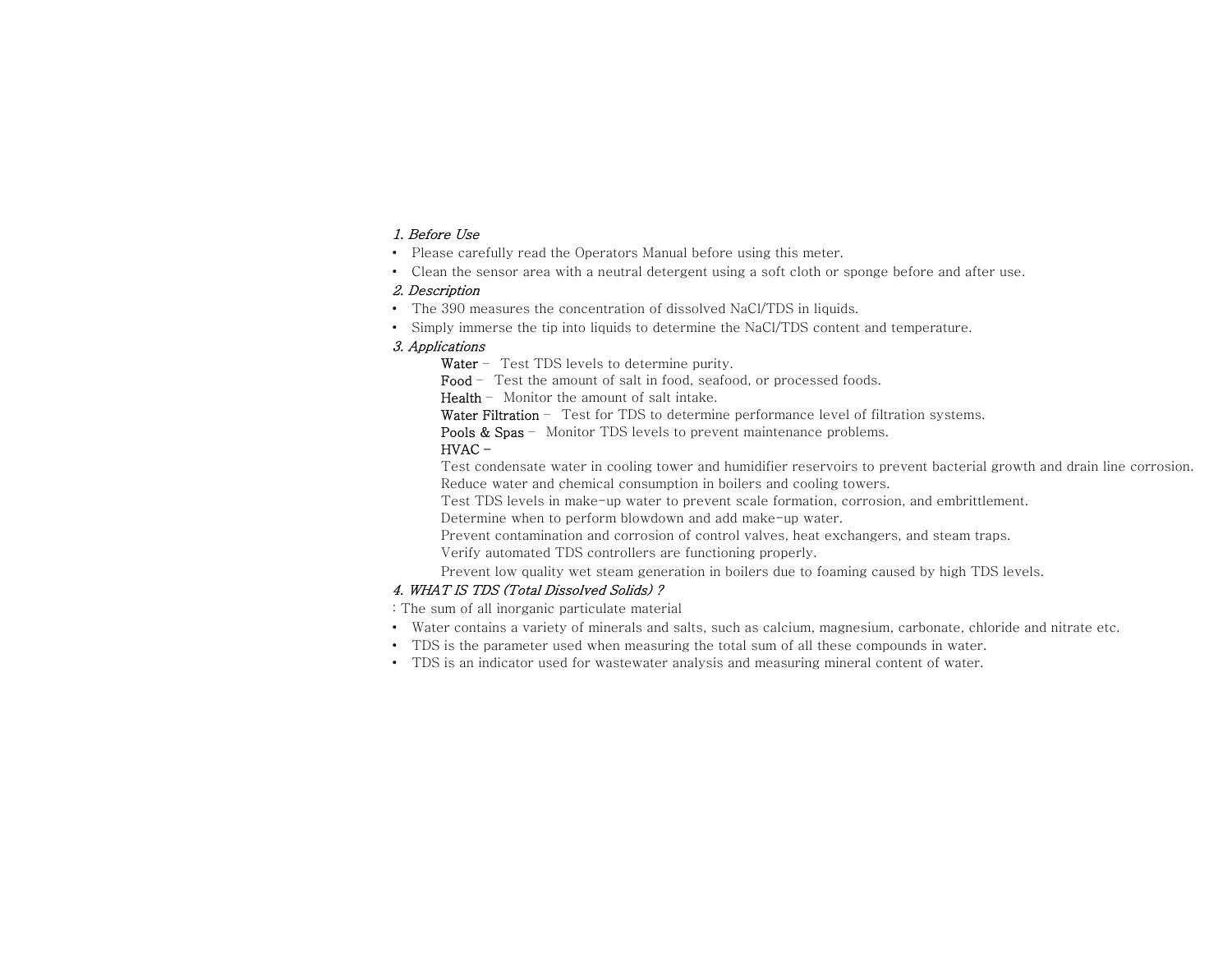# **Contents**

- 
- 
- 
- 4. LCD Display 8. Calibration
- 1. Precautions 6. Specifications
- 2. Product Description 6. Measurement Techniques
- 3. Functions 7. Battery Replacement & Troubleshooting
	-

# 1. Precautions

Before use please read this operation manual and observe the procedures and methods specified to ensure accurate, reliable measurements.



Only the sensor area is waterproof, please be careful to avoid getting water into the body from above the probe. Be careful not to scratch or damage the gold plated sensor surface. Use care when cleaning the instrument by using a wet cloth or tissue. Use of chemicals such as acetone or benzene may cause deterioration of the housing material (ABS) or cause the device to not work properly. Never attempt to disassemble or modify this product.



If the sensor is exposed to temperatures below 0℃ (32°F) or above 100℃ (212°F) for an extended period of time damage may occur. Please wash the sensor using a neutral detergent and soft cloth or sponge before and after use. After rinsing fully with water, wipe the sensor softly using dry cloth or tissue and always keep dry while not in use.

While measuring, make sure the sensor does not contact the bottom or sides of the container or any solid material within the measured sample. If contact is made with the container or solid material the displayed reading might be lower than the actual value.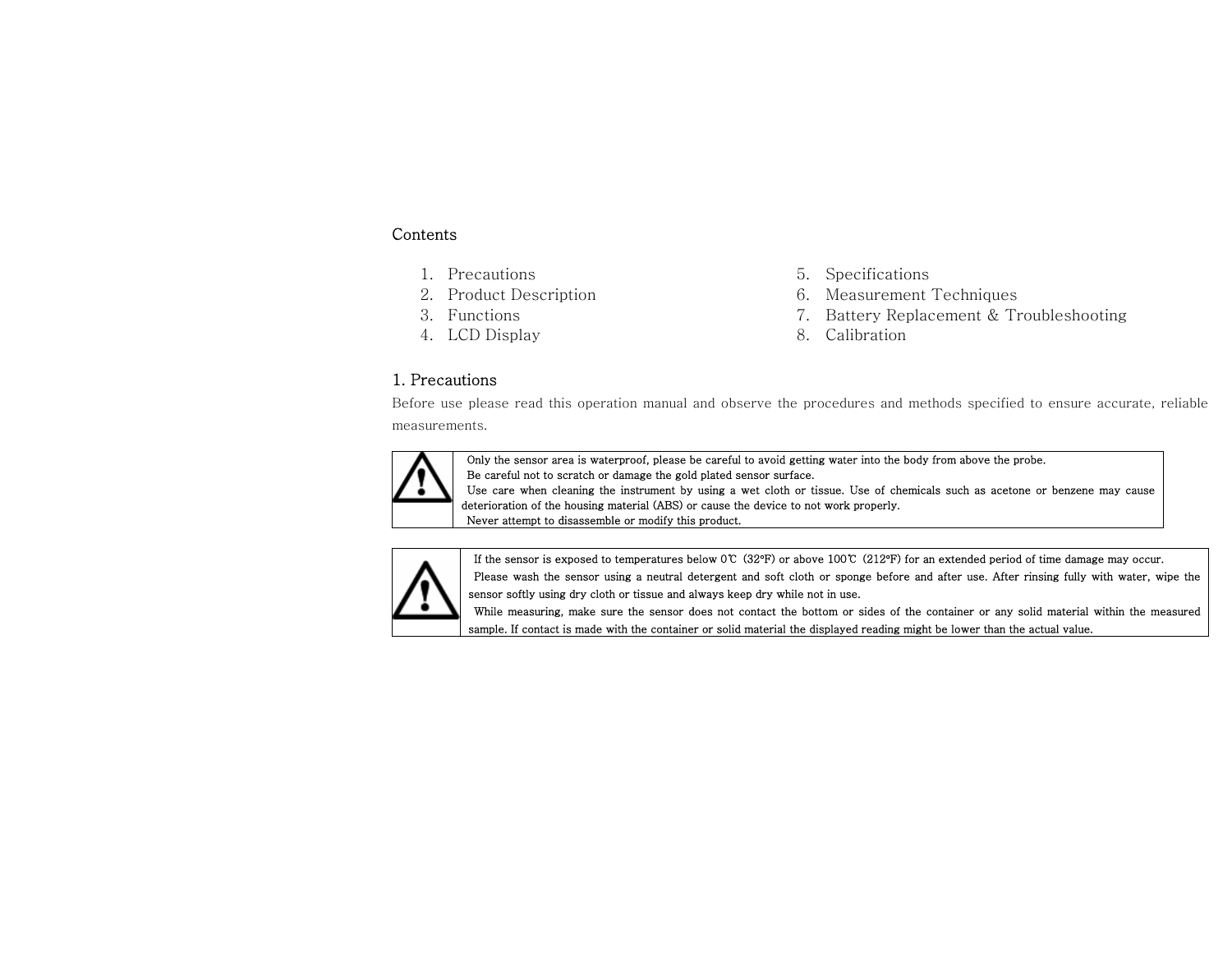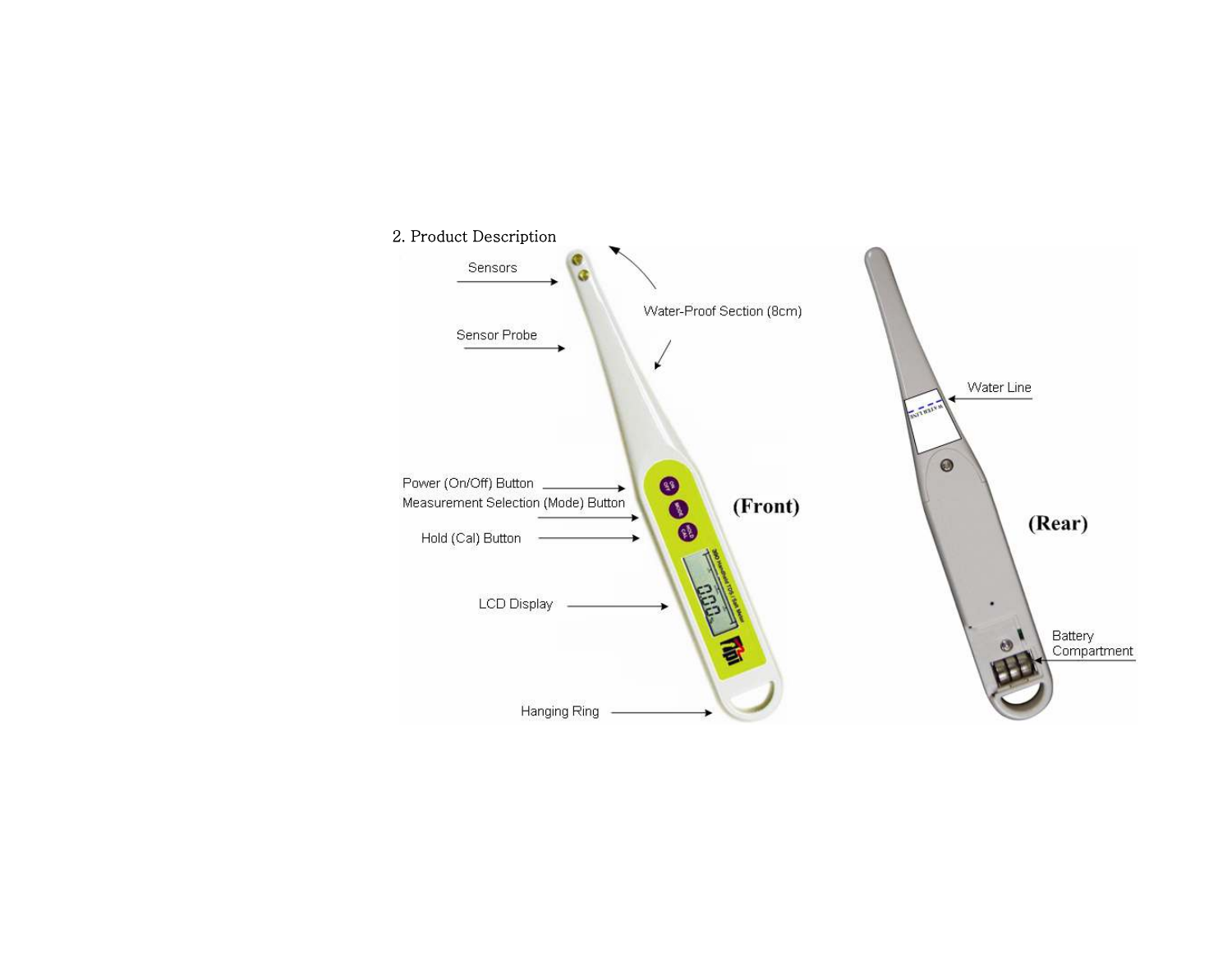## 3 Functions

#### Sensors

Used to measure Salt concentration, TDS and Temperature. The surface is gold plated and the temperature sensor is contained inside. This area is waterproof.

#### Power (ON/OFF) button

Used to turn the power on and off. After use, the power turns off automatically within one minute.

#### Measurement selection (MODE) button

Used to select the measurement mode: Salt concentration(%), TDS(ppm, mg/L) or Temp.(℃). When the power is turned on, the default mode is the temperature mode.

#### Hold / CAL button

Used to freeze the measured value during a test, perform Auto Calibration or switch between Celsius and Fahrenheit (°C/°F). Please refer to section (5) and (6) for detailed instructions.

After viewing measurement, press again to clear LCD screen and start another test.

#### Changing Between °C/°F

## $1> \degree C \rightarrow \degree F$

- 1. Press the POWER button (ON/OFF)
- 2. Press down **"**HOLD/CAL**"** button for 3 Sec. until you hear a beep.
- 3. Release the **"**HOLD/CAL**"** button after the beep.
- 4. "°F" displays on LCD.
- 2> **°**F → **°**C Repeat the steps above.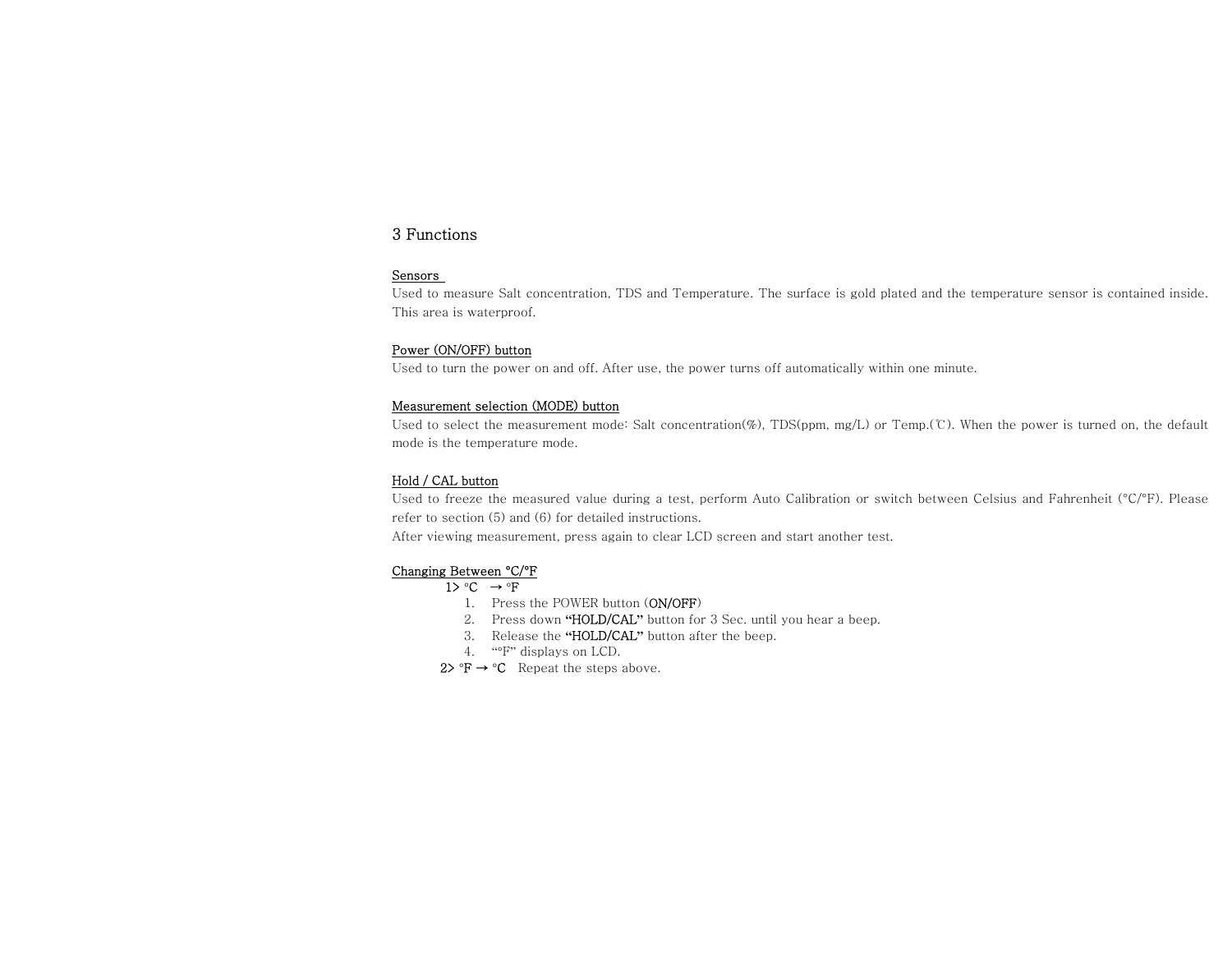# 4. LCD display Symbols

| Display                                | Contents                                                                                                                                         |  |  |  |  |  |  |  |
|----------------------------------------|--------------------------------------------------------------------------------------------------------------------------------------------------|--|--|--|--|--|--|--|
| $^{\circ}C/^{\circ}F$                  | Indicates the temperature of sample.                                                                                                             |  |  |  |  |  |  |  |
| %                                      | Indicates the salt concentration contained within the sample.                                                                                    |  |  |  |  |  |  |  |
| <b>TDS</b>                             | It indicates the TDS volume within the sample.<br>It states in 4 figures without any unit                                                        |  |  |  |  |  |  |  |
| HOLD/CAL                               | It is lighted when the measured value is held /is used to "Auto Calibration" or "Auto Temp<br>Exchange"                                          |  |  |  |  |  |  |  |
| ERROR                                  | Appears when measurement range (0.00%~5%) or measurement temperature range (0°C~70°C)<br>is exceeded upon the measurement of salt concentration. |  |  |  |  |  |  |  |
| 母                                      | When replacement of the battery (button type) is needed.                                                                                         |  |  |  |  |  |  |  |
| <b>LCD</b> Display                     | Salt concentration                                                                                                                               |  |  |  |  |  |  |  |
| <b>LAU</b><br><b>NO RENL</b>           | Salt concentration under $0.1\%$<br>нійн                                                                                                         |  |  |  |  |  |  |  |
| $\mathbf{2}$<br><b>LOW</b><br>ic nei L | Salt concentration above $0.1\%$ but under $0.4\%$<br>MION                                                                                       |  |  |  |  |  |  |  |
| 3<br>ыū<br>NG KIMIL.                   | Salt concentration above $0.4\%$ but under $0.7\%$<br><b>MIGH</b>                                                                                |  |  |  |  |  |  |  |
| 4<br>La La                             | Salt concentration above $0.7\%$ but under $0.9\%$<br>MIGH                                                                                       |  |  |  |  |  |  |  |
| 5                                      | Salt concentration above $0.9\%$ but under $1.1\%$<br>нын                                                                                        |  |  |  |  |  |  |  |
| 6                                      | Salt concentration above $1.1\%$ but under $1.3\%$<br>ник                                                                                        |  |  |  |  |  |  |  |
| 7                                      | Salt concentration above 1.3% but under $2.1\%$                                                                                                  |  |  |  |  |  |  |  |
| 8<br><b>LAW</b><br>NG KINAL.           | Salt concentration 2.1% more<br>MIGH                                                                                                             |  |  |  |  |  |  |  |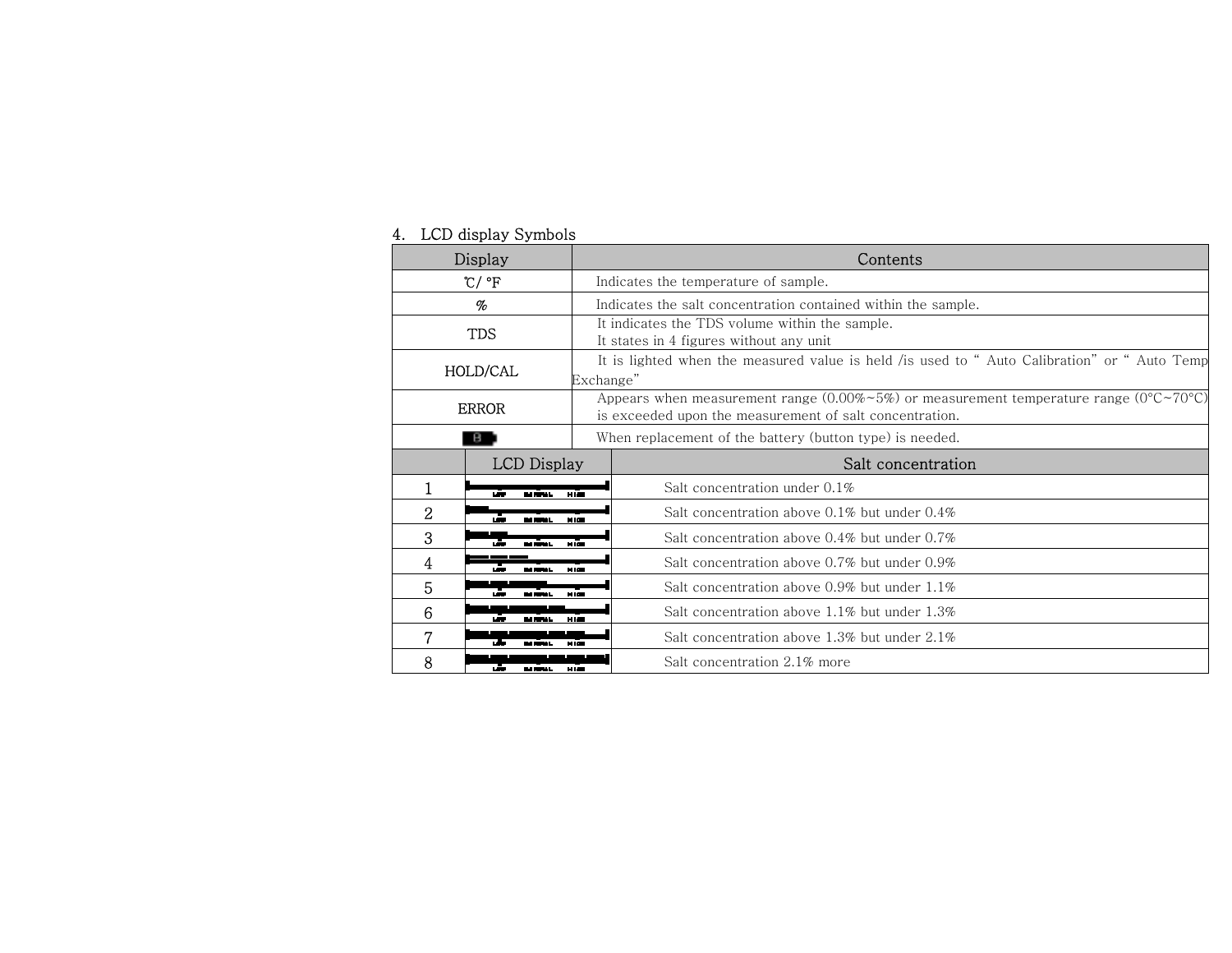| 5. Specifications                          |                                                                                                                            |  |  |  |  |  |  |
|--------------------------------------------|----------------------------------------------------------------------------------------------------------------------------|--|--|--|--|--|--|
| Name                                       | Handheld Digital TDS/Salt-Meter                                                                                            |  |  |  |  |  |  |
| Model number                               | 390                                                                                                                        |  |  |  |  |  |  |
|                                            | Measurement Range: $0 \sim 999$ ppm (mg/L)                                                                                 |  |  |  |  |  |  |
| <b>TDS</b>                                 | Measurement accuracy: $\pm 3\%$ Full scale (@20°C)                                                                         |  |  |  |  |  |  |
|                                            | Excellent temperature range: $10^{\circ}\text{C} \sim 30^{\circ}\text{C}$ (50°F ~ 86°F)                                    |  |  |  |  |  |  |
|                                            | Measurement Temperature range: $0^{\circ}\text{C} \sim 40^{\circ}\text{C} (32^{\circ}\text{F} \sim 104^{\circ}\text{F})$   |  |  |  |  |  |  |
|                                            | Measurement method: Electric Conductivity measurement system                                                               |  |  |  |  |  |  |
| Salt                                       | Measurement range: $0.00\% \sim 5.0\%$                                                                                     |  |  |  |  |  |  |
| measurement                                | Excellent temperature: $10^{\circ}\text{C} \sim 40^{\circ}\text{C}$ (50°F ~ 104°F)                                         |  |  |  |  |  |  |
|                                            | Measurement temperature range : $0^{\circ}\text{C} \sim 70^{\circ}\text{C}$ (32°F ~ 158°F)                                 |  |  |  |  |  |  |
| Temperature                                | Measurement range : $0^{\circ}\text{C} \sim 100^{\circ}\text{C}$ (32°F ~ 212°F)                                            |  |  |  |  |  |  |
| measurement                                | Measurement accuracy: $\pm 1^{\circ}$ (temperature range: $0^{\circ}$ ~ 70°C) of reading                                   |  |  |  |  |  |  |
| Resolution                                 | Salt measurement: $0.01\% \approx 0.1\%$                                                                                   |  |  |  |  |  |  |
| $(\textcircled{a}20^\circ\textcircled{c})$ | TDS: $1ppm$ (mg/L)                                                                                                         |  |  |  |  |  |  |
| Power Supply                               | LR44 Button Battery x 3 pcs                                                                                                |  |  |  |  |  |  |
| Battery life                               | About 1 month based on 10 uses per day                                                                                     |  |  |  |  |  |  |
| <b>Size</b>                                | $16.4$ (D) $\times$ 32 (H) $\times$ 255 (W) mm (0.7" $\times$ 1.3" $\times$ 10.0")                                         |  |  |  |  |  |  |
| Weight                                     | About $57g$ (2oz) (including button battery)                                                                               |  |  |  |  |  |  |
| Accessories                                | Button Battery 6Pcs, Sensor protection Cap 1Ea, Operation Manual, Supporting Spoon:1Ea, 2% NaCl<br>Standard Solution: 1Btl |  |  |  |  |  |  |

5. Specifications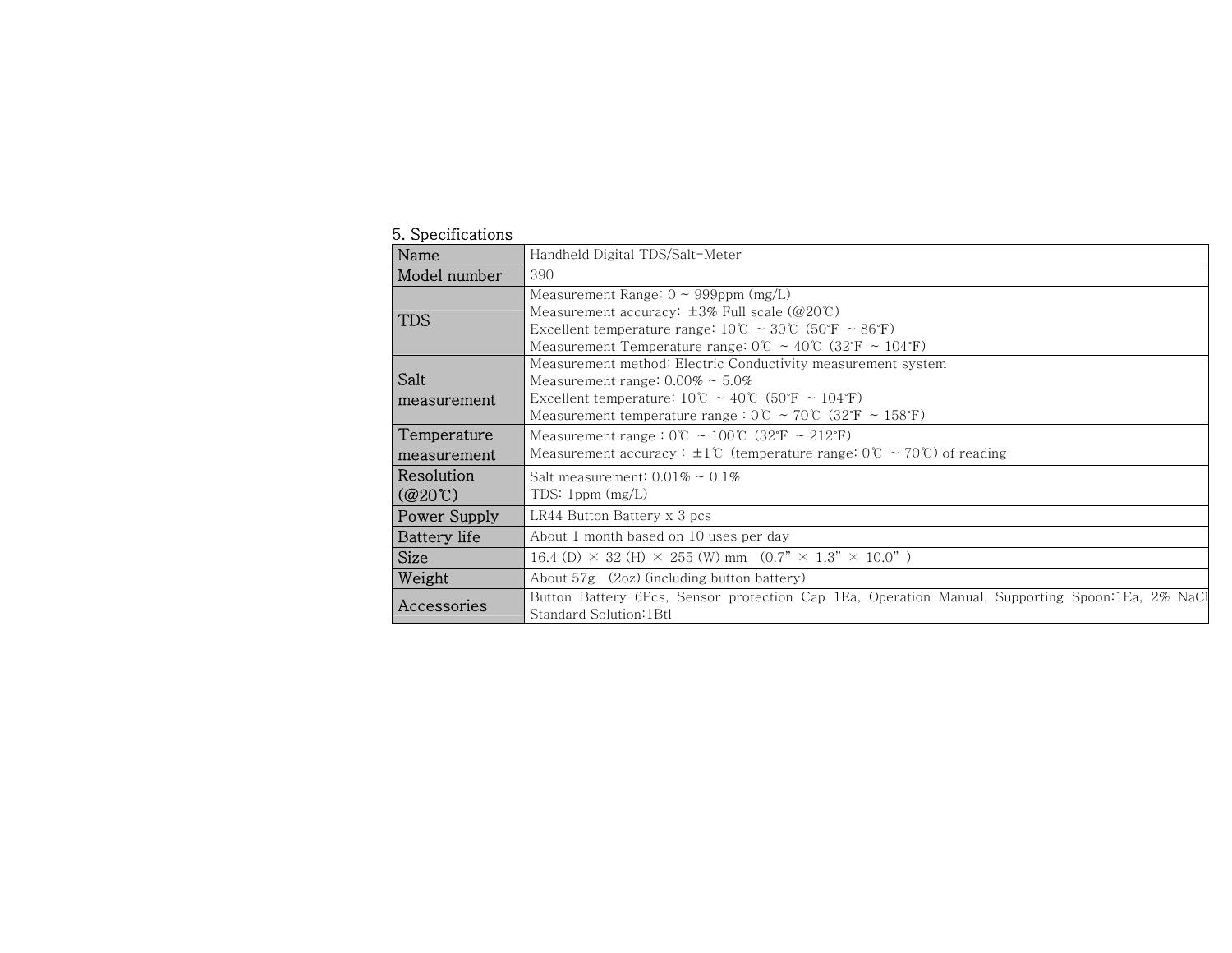# 6. Measuring Concentrations and Temperature

(1) Turn the 390 on and the temperature is displayed. Fully immerse the sensor into the liquid to be measured. If a solid food is being measured, break it into pieces and dilute it with water. Allow approximately 10 seconds for the temperature to stabilize. After confirming the temperature, push the measurement selection (mode) button to select the salt concentration measurement mode.

(2) Allow the reading to stabilize and confirm the measured salt concentration (%). Push the mode switch again to display the TDS (ppm, mg/L). Pushing the 'HOLD /CAL' switch will freeze the display and 'HOLD' appears on the display. Remove the salt meter from the sample and after confirming the measured value, press the 'HOLD/CAL' switch to deactivate display hold. (3) Wash the sensor with a neutral detergent using a soft cloth or sponge each after use and rinse with water. Dry the sensor

and store with the sensor cover installed

## Sample Location for Accurate Measurement